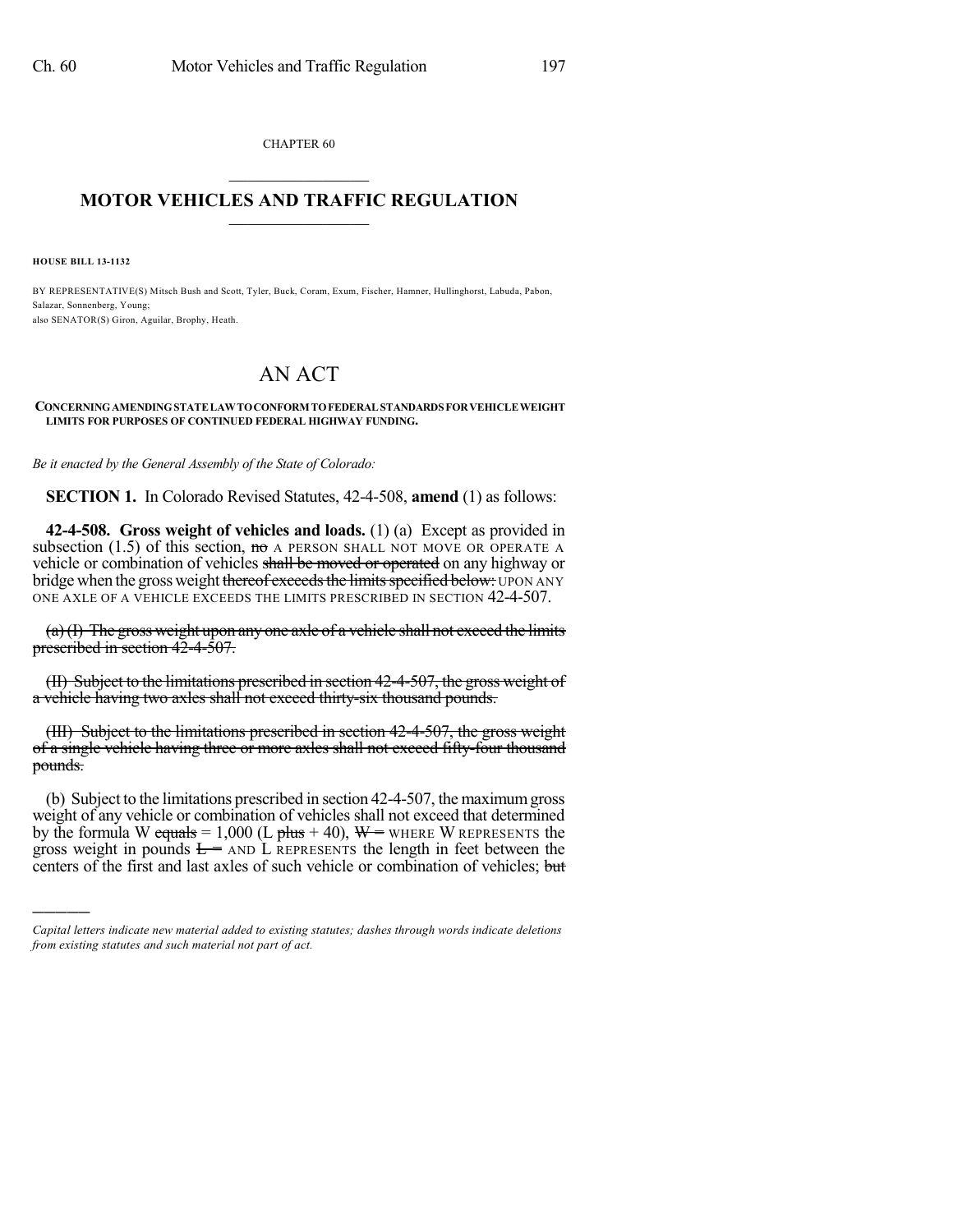EXCEPT THAT, in computation of this formula,  $\theta$  THE gross vehicle weight shall MUST NOT exceed eighty-five thousand pounds. For the purposes of this section, where a combination of vehicles is used, no A vehicle shall MUST NOT carry a gross weight of less than ten percent of the overall gross weight of the combination of vehicles; except that these limitations shall not apply to specialized trailers of fixed public utilities whose axles may carry less than ten percent of the weight of the combination. The limitations provided in this section shall MUST be strictly construed and enforced.

(c) Notwithstanding any other provisions of this section, except as may be authorized under section  $42-4-510$ , no A PERSON SHALL NOT MOVE OR OPERATE A vehicle or combination of vehicles shall be moved or operated on any highway or bridge which THAT is part of the national system of interstate and defense highways, also known as the interstate system, when the gross weight of such vehicle or combination of vehicles exceeds the following specified limits: AMOUNT DETERMINED BY THE FORMULA  $W = 500$   $[(LN/N-1) + 12N + 36]$ , UP TO A MAXIMUM OF EIGHTY THOUSAND POUNDS,WHEREWREPRESENTS THE OVERALL GROSS WEIGHT ON ANY GROUP OF TWO OR MORE CONSECUTIVE AXLES TO THE NEAREST FIVE HUNDRED POUNDS,LREPRESENTS THE DISTANCE IN FEET BETWEEN THE EXTREME OF ANY GROUP OF TWO OR MORE CONSECUTIVE AXLES, AND N REPRESENTS THE NUMBER OF AXLES IN THE GROUP.

(I) Subject to the limitations prescribed in section 42-4-507, the gross weight of a vehicle having two axles shall not exceed thirty-six thousand pounds.

(II) Subject to the limitations prescribed in section 42-4-507, the gross weight of a single vehicle having three or more axles shall not exceed fifty-four thousand pounds.

(III) (A) Subject to the limitations prescribed in section 42-4-507, the maximum gross weight of any vehicle or combination of vehicles shall not exceed that determined by the formula  $W = 500$  [(LN/N-1) + 12N + 36].

(B) In using the formula in sub-subparagraph (A) of this subparagraph (III), W equals overall gross weight on any group of two or more consecutive axles to the nearest 500 pounds, L equals distance in feet between the extreme of any group of two or more consecutive axles, and N equals number of axles in the group under consideration; but in computations of this formula no gross vehicle weight shall exceed eighty thousand pounds, except as may be authorized under section  $42 - 4 - 510$ .

(IV) For the purposes of this subsection (1), where a combination of vehicles is used, no vehicle shall carry a gross weight of less than ten percent of the overall gross weight of the combination of vehicles; except that this limitation shall not applyto specialized trailers whose specific use isto haul poles and whose axlesmay carry less than ten percent of the weight of the combination.

(d) FOR THE PURPOSES OF THIS SUBSECTION (1), WHERE A COMBINATION OF VEHICLES IS USED, A VEHICLE MUST NOT CARRY A GROSS WEIGHT OF LESS THAN TEN PERCENT OF THE OVERALL GROSS WEIGHT OF THE COMBINATION OF VEHICLES; EXCEPT THAT THIS LIMITATION DOES NOT APPLY TO SPECIALIZED TRAILERS WHOSE